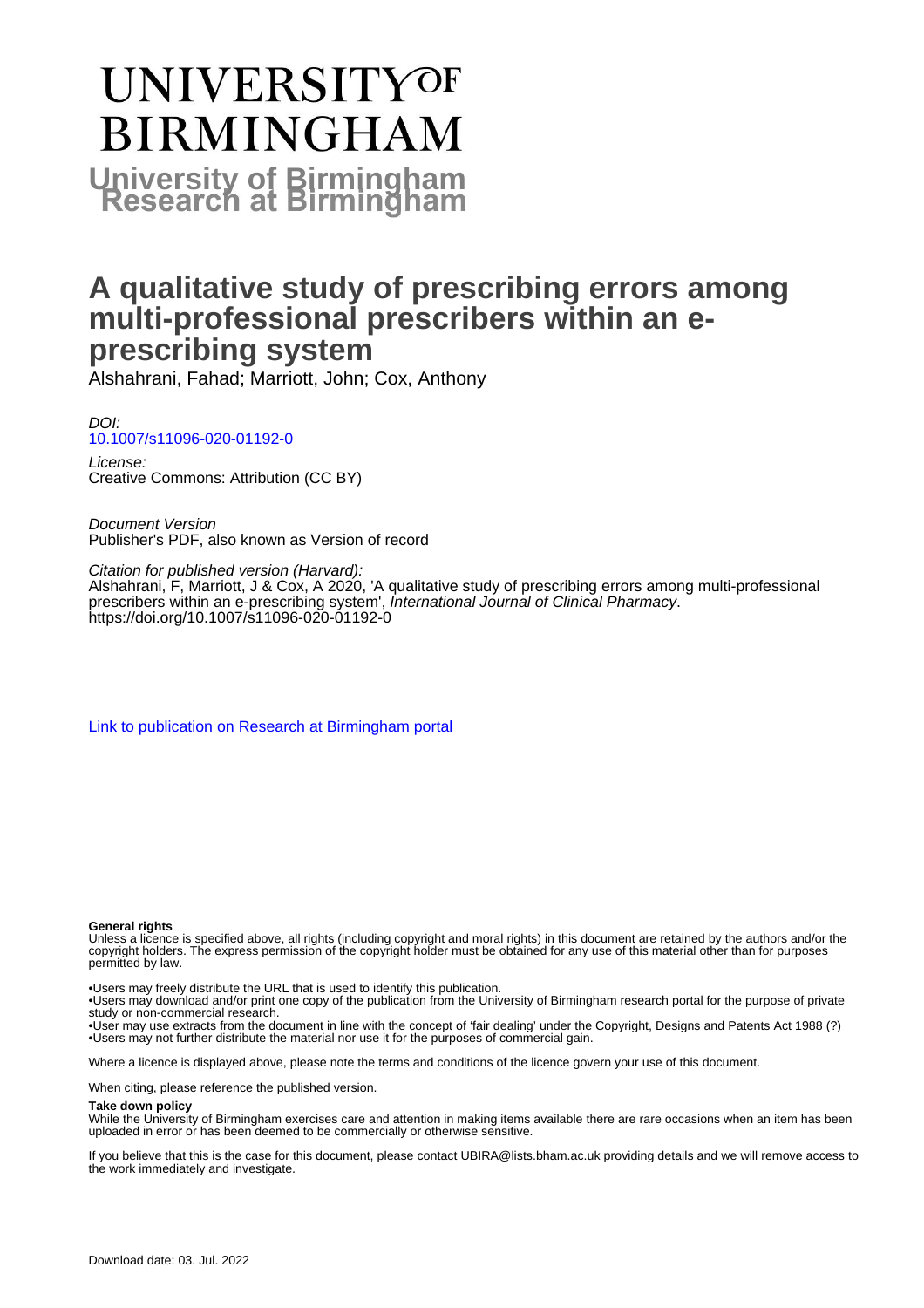#### **RESEARCH ARTICLE**



# **A qualitative study of prescribing errors among multi‑professional prescribers within an e‑prescribing system**

Fahad Alshahrani<sup>[1](http://orcid.org/0000-0003-2294-3440),2</sup> · John F. Marriott<sup>1</sup> · Anthony R. Cox<sup>1</sup>

Received: 9 June 2020 / Accepted: 29 October 2020 © The Author(s) 2020

#### **Abstract**

*Background* Computerised Physician Order Entry (CPOE) is considered to enhance the safety of prescribing. However, it can have unintended consequences and new forms of prescribing error have been reported. *Objective* The aim of this study was to explore the causes and contributing factors associated with prescribing errors reported by multidisciplinary prescribers working within a CPOE system. *Main Outcome Measure* Multidisciplinary prescribers experience of prescribing errors in an CPOE system. *Method* This qualitative study was conducted in a hospital with a well-established CPOE system. Semistructured qualitative interviews were conducted with prescribers from the professions of pharmacy, nursing, and medicine. Interviews analysed using a mixed inductive and deductive approach to develop a framework for the causes of error. *Results* Twenty-three prescribers were interviewed. Six main themes infuencing prescribing were found: the system, the prescriber, the patient, the team, the task of prescribing and the work environment. Prominent issues related to CPOE included, incorrect drug name picking, default auto-population of dosages, alert fatigue and remote prescribing. These interacted within a complex prescribing environment. No substantial diferences in the experience of CPOE were found between the professions. *Conclusion* Medical and non-medical prescribers have similar experiences of prescribing errors when using CPOE, aligned with existing published literature about medical prescribing. Causes of electronic prescribing errors are multifactorial in nature and prescribers describe how factors interact to create the conditions errors. While interventions should focus on direct CPOE issues, such as training and design, socio-technical, and environmental aspects of practice remain important.

**Keywords** Clinical pharmacy · CPOE · Electronic prescribing · Prescribing

# **Impacts on practice**

• When implementing e-prescribing a system-wide review of prescribing, including characteristics and behaviours of prescribers, patients and the work environment should be undertaken to design out error.

**Electronic supplementary material** The online version of this article [\(https://doi.org/10.1007/s11096-020-01192-0\)](https://doi.org/10.1007/s11096-020-01192-0) contains supplementary material, which is available to authorized users.

Security Forces Hospital, Riyadh, Saudi Arabia

- Prescribers from all professions describe similar difficulties with electronic prescribing, so training provision should be provided for all and should be multi-professional.
- Those implementing electronic prescribing systems should warn users of the distinct new forms of prescribing error that can occur.

# **Introduction**

Medication errors, defned as 'a failure in the treatment process that leads to, or has the potential to lead to, harm to the patient' [[1](#page-8-0)], are responsible for signifcant morbidity and mortality, as well as increased costs of healthcare [[2](#page-8-1), [3](#page-8-2)]. The World Health Organisations Third Global Patient Safety Challenge is focused on a reduction in medication errors by 50% [\[4](#page-8-3)] and reducing prescribing errors is a key part of this drive. In the UK, prescribing errors are estimated to occur

 $\boxtimes$  Anthony R. Cox a.r.cox@bham.ac.uk

<sup>&</sup>lt;sup>1</sup> School of Pharmacy, Institute of Clinical Sciences, College of Medical and Dental Sciences, University of Birmingham, Birmingham, UK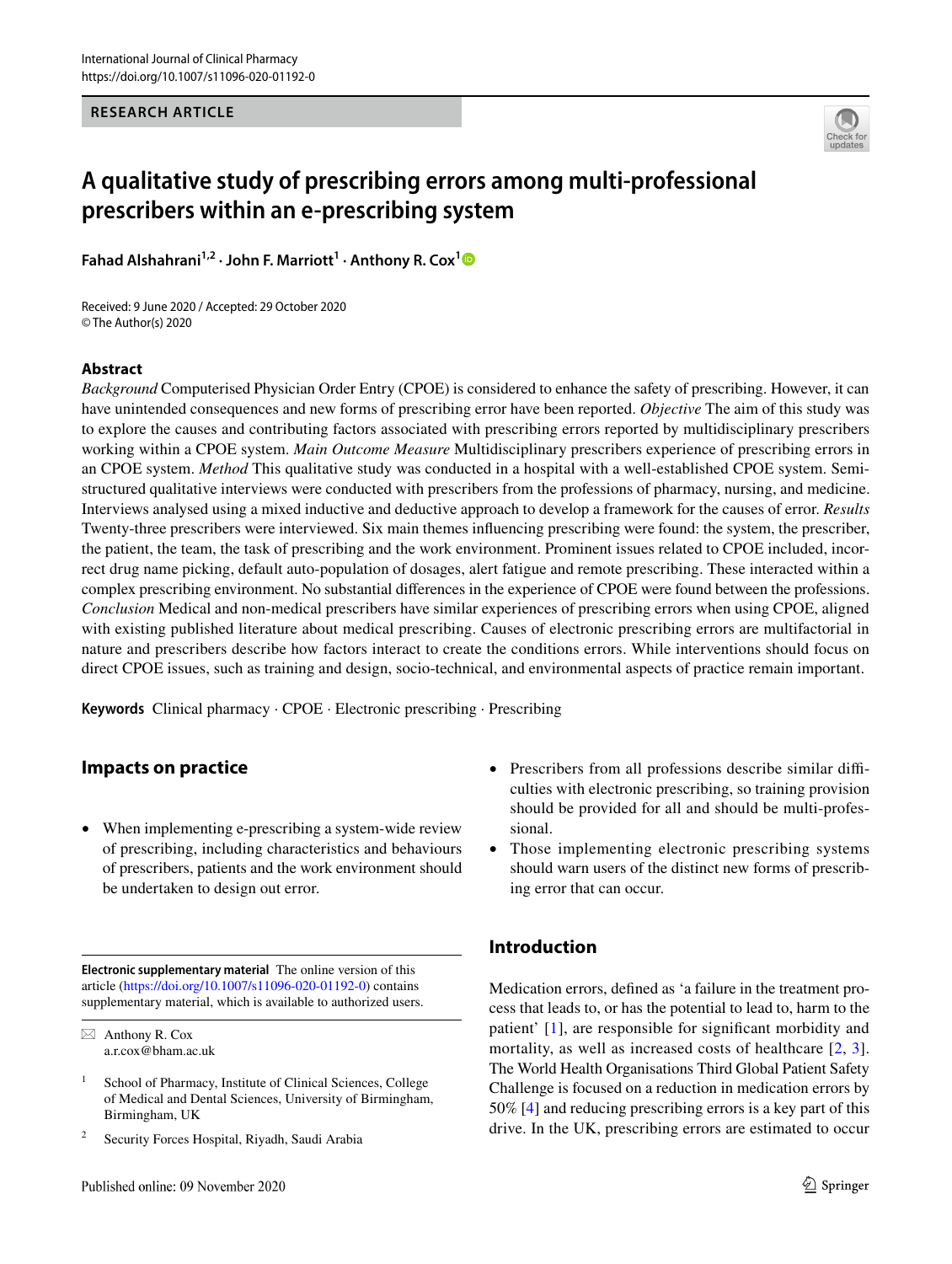in 8.9 to 14.7% of hospital inpatients and discharge medications [[5–](#page-8-4)[7\]](#page-8-5).

Computer Physician Order Entry systems (CPOEs) are seen as essential for improving both efficiency and patient safety in relation to prescribing  $[2, 8-10]$  $[2, 8-10]$  $[2, 8-10]$  $[2, 8-10]$  $[2, 8-10]$  $[2, 8-10]$ . CPOE enables prescribers to enter drug prescriptions via a computer application rather than paper. Evidence suggests that the use of CPOE reduces the prevalence of prescribing errors, [[11–](#page-8-8)[15\]](#page-8-9) by removal of legibility issues, guiding prescribers to appropriate prescribing decisions, and providing a robust system of audit.

Although the overall error reduction from CPOEs is uncontroversial, novel types of error have emerged associated with CPOE [[16](#page-8-10)[–18\]](#page-8-11). Some case studies of CPOE implementation have showed an increase in the number of higher severity medication errors [[19](#page-8-12), [20](#page-8-13)]. Malfunctions of clinical decision support systems (CDSS) in CPOE can also impact on patient safety [[21](#page-8-14)] and can arise from the complexity of coding clinical concepts in hierarchies within CPOE [[22\]](#page-8-15). Staf perceptions of prescribing safety following CPOE introduction may also be counter-intuitive. Davies et al. [\[23\]](#page-8-16) found that health care staf's perception of safety culture deteriorated after electronic prescribing was introduced. Despite this, CPOE remains a key part medication error prevention [[24](#page-8-17)].

CPOE design choices can also make some errors more likely; e.g. as a result of an incorrect selection on a dropdown menu, an electronic prescription for diamorphine was created at 70 times the required dosage [\[25\]](#page-8-18). Similar unintended adverse consequences of CPOE systems have been reported [[16,](#page-8-10) [26,](#page-9-0) [27](#page-9-1)].

Qualitative research on prescribing errors has examined multiple infuences of prescribing errors in secondary care  $[5, 28-30]$  $[5, 28-30]$  $[5, 28-30]$  $[5, 28-30]$ , highlighting insufficient training and high workloads. A meta-synthesis of integrating CDSS into clinical work found problems with useability and socio-technical issues on implementation [[31\]](#page-9-4).

In many countries non-medical prescribing is becoming more common [[32\]](#page-9-5), but there are no qualitative studies of prescribing errors by medical and non-medical prescribers in the context of CPOE.

#### **Aim of the study**

The study aimed to examine the views of pharmacists, nurses, and medical prescribers on the causes of electronic prescribing errors in a CPOE system in one large, multispeciality UK NHS hospital.

The study was approved by the University of Birmingham Research Ethics Committee (ERN\_15-0161), Research and

### **Ethical approval**

Development Department at the University Hospitals Birmingham NHS Foundation Trust (UHBFT) in September 2016 and NHS ethics committee.

# **Method**

# **Design**

The study used a qualitative design, employing semistructured interviews exploring the potential causes and contributing factors of prescribing errors in an electronic prescribing context. Thematic content analysis was combined with critical incident technique (CIT), to explore the factors infuencing prescribing errors. CIT allows interviewees to describe an event, allowing collection of facts, and subsequent evaluation of a cause. It is well suited to studying the interaction of subjects with technology, having been frst developed with pilots [[33\]](#page-9-6). CIT informed the interview guide, as well as prior studies investigating prescribing errors [\[6,](#page-8-19) [28\]](#page-9-2). Three case studies of prescribing errors were used to provoke discussion of error in a nonthreatening manner, since participants might not be willing to talk comfortably about errors of their own or others owing to fear of incrimination. The fnal interview guide (See Supplement 1) was piloted with four experienced pharmacists to ensure clarity and face validity. The interview guide also examined prescribers' specifc views on CPOE design; these results will be reported elsewhere. The analysis of the views and experience of three groups of prescribers, with difering standpoints, additionally provided a form of data triangulation.

### **Study location**

Participants were recruited from an academic tertiary care hospital in the West Midlands, which operates a locally developed electronic prescribing system (Patient Information Communication System—PICS). The system includes integrated clinical decision support features, such as dose range checking, drug interactions alerts and contraindications (e.g. drug-disease, allergies). The system is used for in-patient, out-patients, and day care prescribing.

### **Participants**

A purposive sampling methodology was used in order to target varied groups of prescribers. All active medical and non-medical licensed prescribers (pharmacists and nurses) working in the trust were eligible for inclusion.

The prescriber types approached in this study were: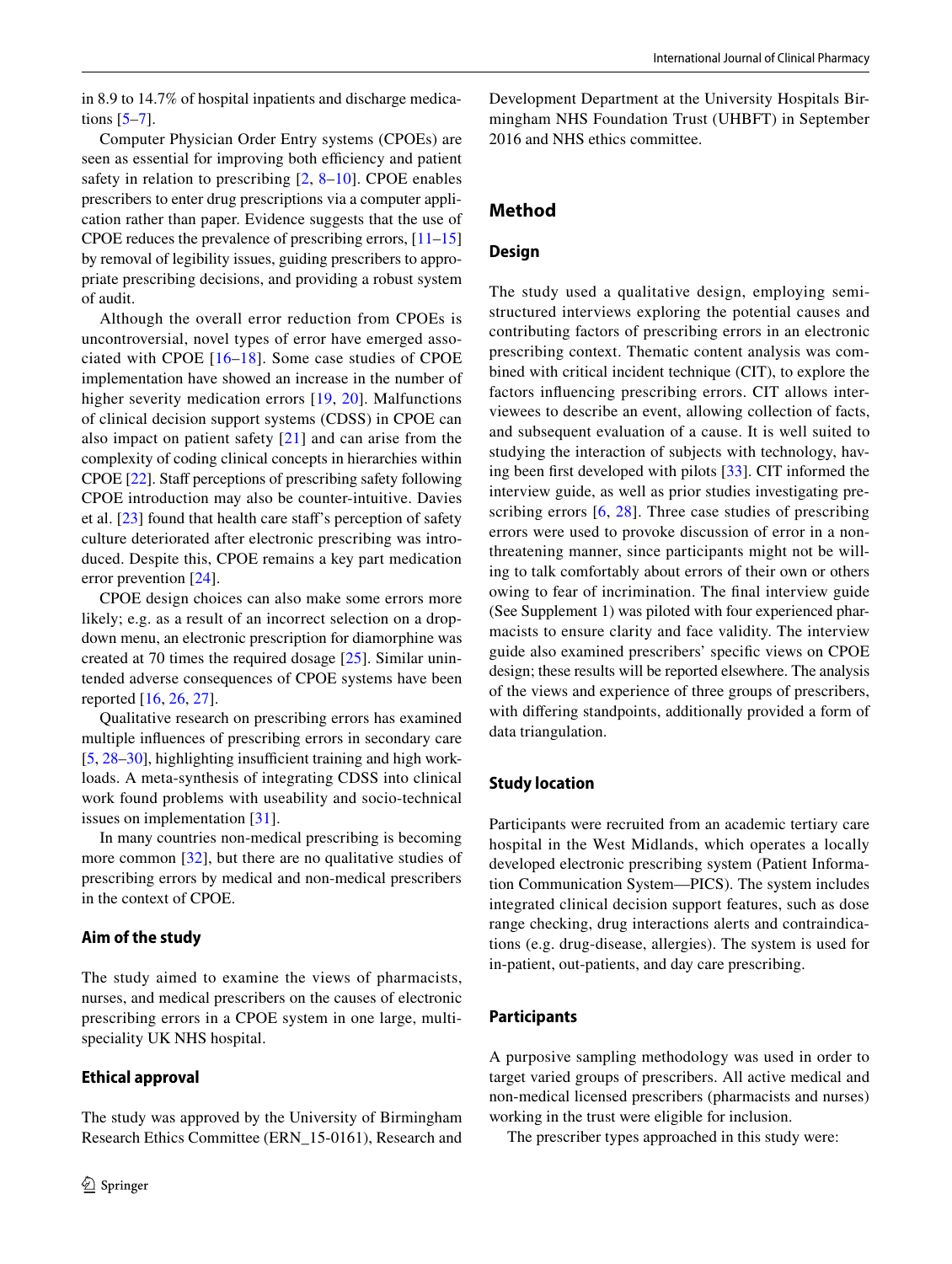- Junior doctors: All training and non-training grades (Foundation Year 1 and Foundation Year 2, Specialty Registrars, Junior Specialist Doctors).
- Senior doctors: Staff Grades and Consultants.
- Independent Pharmacist Prescribers.
- Independent Nurse Prescribers.

All medical and non-medical prescribers in the hospital were contacted via email and invited to interview. All prescribers who expressed an interest received an email consisting of an invitation letter and participant information leafet. It was made clear to participants that any individuals involved in errors should not be named, and that no blame would be assigned to them as a result of the interviews. Interviews were arranged at a mutually convenient time and place for the interview, in a workplace setting (such as a quiet office). No third parties were present at interviews. Consent was obtained before the interview commenced and participants were provided with a brief explanation of the purpose of the study.

# **Data collection**

The face to face interviews were conducted between 5th December 2016 and 25th April 2017. Interviews were recorded and discussions lasted between 20 and 30 min. Interviews were conducted by a male investigator (FA), a qualifed pharmacist of several years clinical experience undertaking a fulltime PhD in electronic prescribing. The interviewer had no prior relationship with any of the participants. Participants were not given transcripts for correction.

#### **Data analysis**

Interview data was transcribed verbatim into an anonymous format, which was loaded into NVivo® version 10 for data management. Data analysis and recruitment was conducted in parallel, with ongoing analysis informing the researcher. A response rate could not be calculated there was no reliable fgure for the total number of prescribers within the organisation. However, participants were recruited until data saturation was achieved, when it was judged that no new additional themes were arising from the analysis [\[34](#page-9-7)].

An inductive and deductive approach was used in this study, to develop a thematic analysis of the data. Inductively, this was based on the interviewees' responses. The deductive approach was based on a framework for analysing risk and safety in clinical medicine [[35\]](#page-9-8) which is based on frameworks used in the human factors feld. It includes institutional contexts, organisational factors, the work environment, team and individual factors, task factors, and patient characteristics. Coding was carried out on a line by line analysis. All transcripts were coded by FA. Following

initial analysis, codes were refned and combined where appropriate, and clustered into broad themes. Coding accuracy and thematic analysis was cross-checked by two additional researchers (ARC, JFM), with diferences resolved via consensus.

# **Results**

#### **Characteristics of the participants**

A total of 23 medical and non-medical prescribers were interviewed. No one who responded to the initial study email refused to participate. We were unable to estimate a response rate, since we have no reliable fgure for the total number of prescribers within the organisation. The demographics of the study participants are in Table [1](#page-3-0).

#### **Participants' perspectives on prescribing errors**

Six major themes infuencing prescribing errors in CPOE systems emerged from the analysis, which are illustrated in the conceptual framework in Fig. [1.](#page-4-0) While these emergent themes were clear, they were interconnected, with participants describing a complex process during the process of prescribing. Multiple causes could contribute to a prescribing error. The following sections describe these major themes.

#### **The system**

Issues related to the CPOE design were common. Selection of the wrong item from an electronic dropdown list was identifed by most participants (18/23). These included juxtaposition errors, where a medication with an entirely diferent indication than intended, listed before or after the desired medication, is erroneously chosen. Prescribers felt that such issues would not happen when using handwritten order systems.

*it's easy to click on the wrong drug, not double check it and just click again and obviously you are responsible for that's being tracked, uh, and I think when you are doing written prescribing, you know what you're writ-*

<span id="page-3-0"></span>

| Group                  | Number | Gender           |
|------------------------|--------|------------------|
| Senior doctors         |        | 5 male           |
| Junior doctors         | 5      | 2 male, 3 female |
| Nurse prescribers      |        | 6 female         |
| Pharmacist prescribers |        | 3 male, 4 female |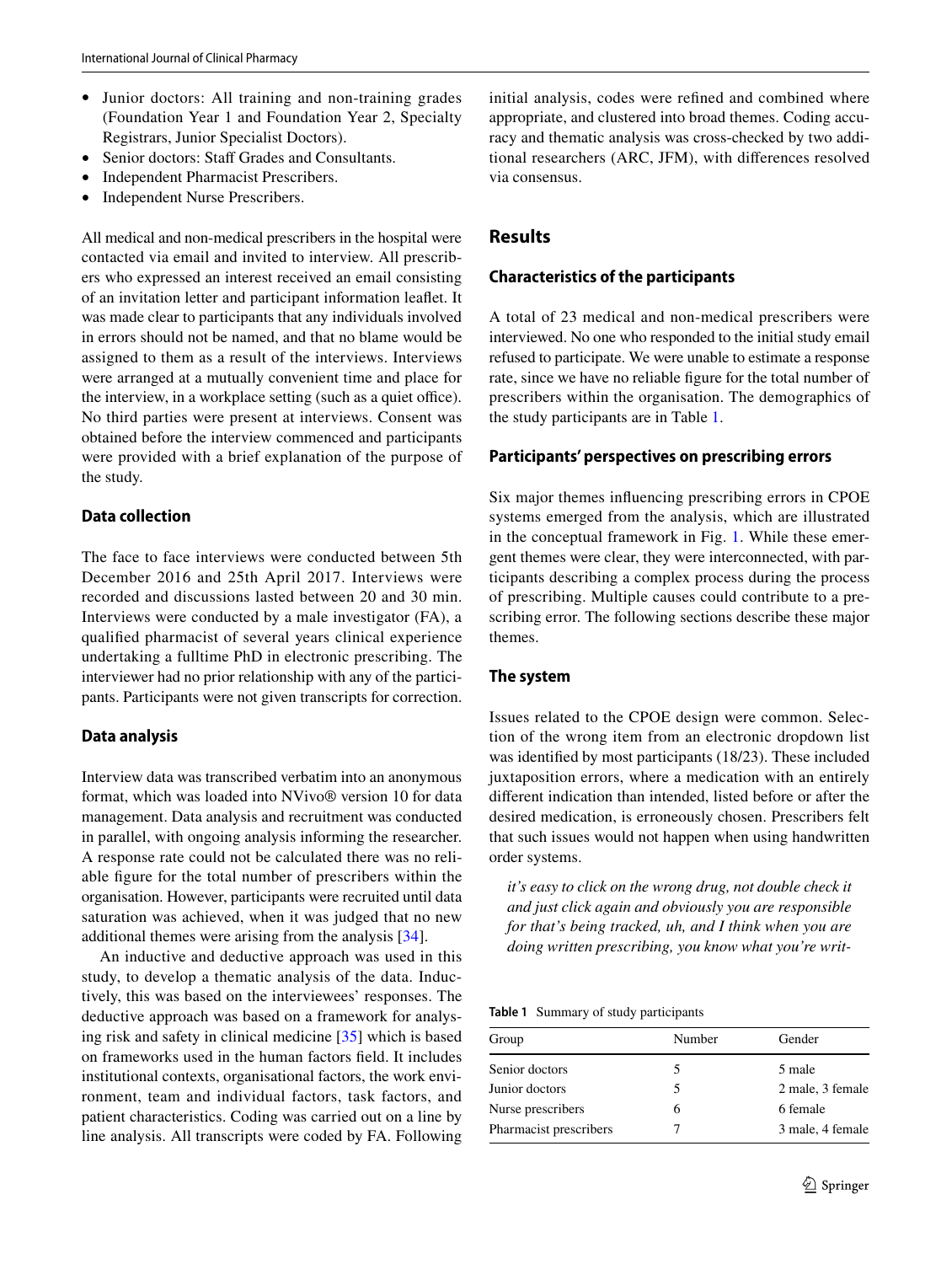

<span id="page-4-0"></span>**Fig. 1** Conceptual fgure of the interaction of the six major themes leading to the production of a prescription

*ing. Whether you write it fast or slow, you know what you're writing…"* **Junior Doctor 2**

Prescribers also noted that on entering the frst few letters of a drug name, the system would "suggest" a medicine name, which could be easily selected in error. Prescribers suggested the imprecision of touch screen computers worsened this risk.

Prescribers noted that errors can occur by selecting the wrong patient owing to the nature of the patient list structure; the correct medication being prescribed to the wrong patient (which was also linked to prescribing away from the physical location of the patient). The ability to prescribe for patients remotely rather than attending the patient directly, was also believed to lead to a disconnect between the act of prescribing and clinical assessment of the patient.

*if you prescribe something without assessing the patient, so if someone rings and says oh, they need some painkillers, you might prescribe a painkiller that they shouldn't have, based on their clinical picture.* **Junior Doctor 3**

Auto-population of information by the CPOE, such as drug dosing frequencies, to a default setting, led to prescribers allowing defaults stand when inappropriate to the specifc patient. Not correcting them led to reduced confict with the CPOE system. An example of prescribing error from autopopulation was:

*I had a patient that was prescribed baclofen. We changed it from tablet to oral solution. They were on 10 mg once a day before they changed it, so it was prescribed fne on PICS, baclofen 10 mg tablets once a day. But they had swallowing difculty, so we changed it to oral solution which defaulted the dose to 5 mg of TDS.*

## **Senior Doctor 2**

Participants described an expectancy that CPOE's safety measures would intervene to prevent errors, that they felt made them complacent. Yet, at the same time prescribers described overriding alerts without conscious jugement. This was due to a perception of too many warnings and alert fatigue.

*After a while, you get used to the warnings, so you, sometimes, you probably don't read them as well as you should so you just keep clicking the warning off and you might miss a warning and still prescribe a drug for a patient that probably shouldn't be having it.* **Junior Doctor 3**

Prescribers noted the complex nature of electronic prescribing systems and how the rigidity of the process of prescribing medicines has the potential to lead to errors. This was noted particularly for non-standard intravenous products.

# **The prescriber**

Participants noted a lack of knowledge including deficits in drug knowledge for appropriate drug dosing (e.g., giving the wrong dose for renal or older patients) and failure to apply a protocol (e.g. modifying the dose in the presence of renal failure).

*there would have needed to be a knowledge by the prescriber about the correct dosing of the enoxaparin and really you should not need a computer to…I would expect a doctor in renal medicine to know what the correct dose was and prescribe the correct dose.* **Nurse 2**

Participants reported that high work load caused rushed working practices that led to prescribing errors. Prescribers' emotional status and their stress levels and tiredness were described by them as being likely to contribute to an error.

*if the doctor is very busy and particularly they're on call and they have got a lot of things to do; they tend to forget things, we're human beings and we tend to forget things and when you forget, you make errors.* **Senior Doctor 1**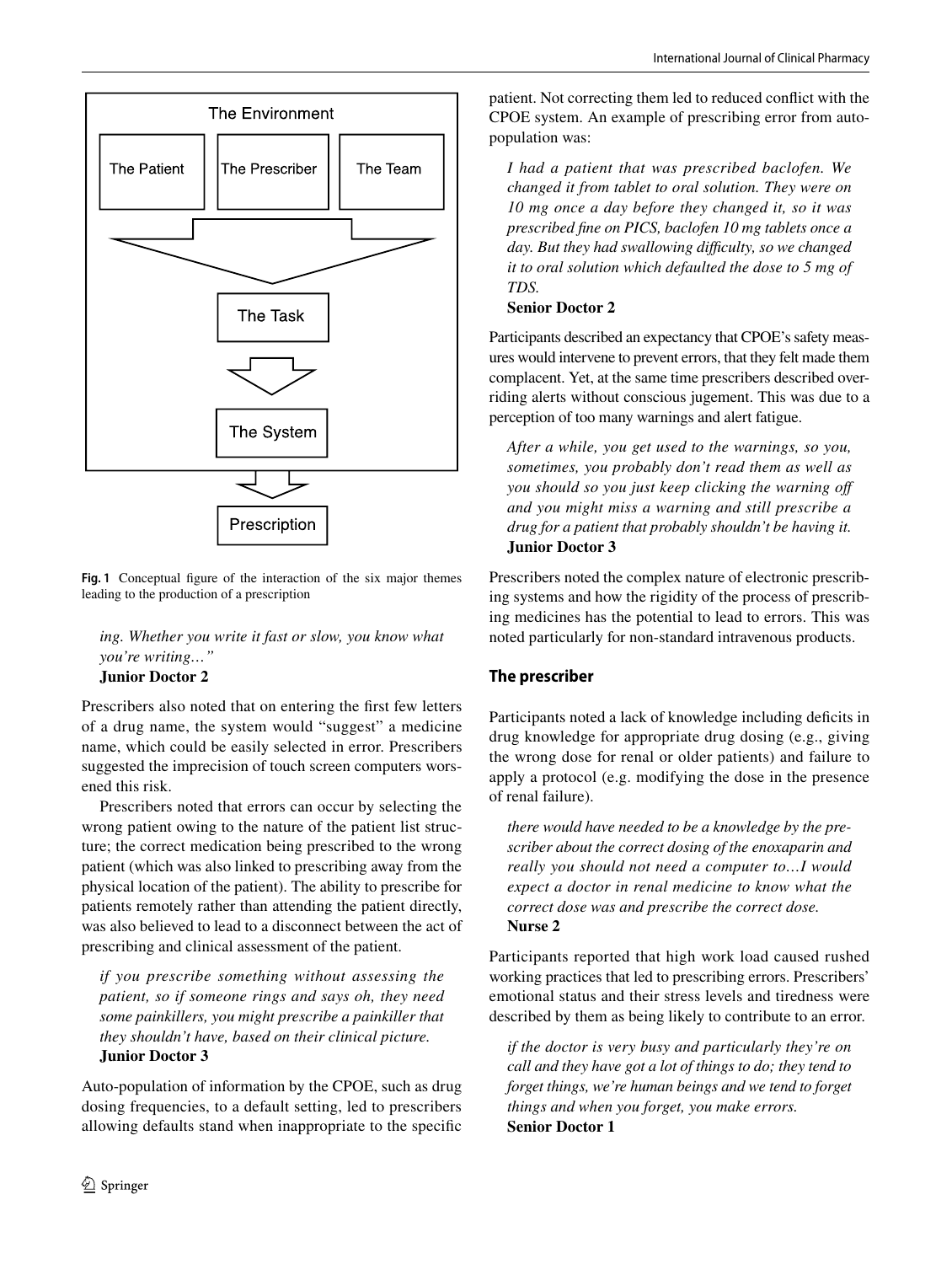Participants reported that errors were caused by slips in attention or lapses of memory. Memory lapses included situations such as prescribing a medication to which a patient has an allergy. Forgetting to navigate from the current patient's profle to prescribe for another patient was reported as an example of slips.

 *I saw four patients. The nurse comes to me. I've got PICS opened up and nurse tells me that your patient has got a heart rate of 200. So I want to prescribe a beta-blocker. Then I look for the patient but I usually don't concentrate because I'm still stuck with another patient. In the, doing the work, I'm looking after another patient and I'm prescribing medicine in another. So I ended up prescribing a medicine for my patient, the one who I was looking after now. So these are very common errors I see.*

#### **Senior Doctor 2**

Negligence in following standard procedures was identifed as a contributing factor to prescribing errors. Those prescribers accustomed to a paper based system were incautious within an e-prescribing system.

*it's because people don't understand how electronic prescribing system works, they don't know how to read and follow through because we are so used to paperwork and people are not really, I hate to say this, but people do things without even reading exactly what they are doing, that could cause an error.* **Nurse 1**

# **The patient**

Patients with complex comorbidities receiving multiple medications were cited by many participants as a high risk area for prescribing. These could include issues involving routes of administration, as well as dose and drug choice.

*on the critical care particularly the routes that are normally available on the ward are not always appropriate for my patients. So, something that they were previously swallowing is now going down a nasogastric tube – so, we have to make a lot of dose adjustments for going between IV and oral routes, or oral and other enteral routes, so there are quite a lot of errors there"*

#### **Pharmacist 5**

Errors arising from mis-remembered medication history from patients was also raised.

*Sometimes patients think they're on a specifc dose, but they're not on that dose, so you might go from patient*  *information and then you prescribe the wrong dose, but it's on what the patient said as well.* **Junior Doctor 3**

Prescribing errors were reported to occur when a medication history is unavailable or irretrievable when patients are admitted to hospital.

*it becomes a detective case and, and again, that's not a very safe way of prescribing because, but, you know, the …You're faced with, out of hours you're faced with the option of not prescribing any drugs—and waiting for the next day until the GP surgery opens or a family member can bring in the prescription.* **Junior Doctor 4**

Prescribers reported how unfamiliarity with the patients contributed to their prescribing errors, even in the presence of a good medical history. Treating a patient under the care of others while oncall was a common example given:

*You're asked to prescribe this or, you are asked to see them because they're deteriorating, you want to prescribe this or that, and you don't know them as well.*  **Junior Doctor 2.**

#### **The task**

The task of prescribing was a strong theme. Prescribers noted that errors occur because a medication history is unobtainable, especially after business hours. During these periods GP surgeries are closed and the patient could be unable to provide an accurate medication history. Lack of access to patient records were identifed as a contributing factor leading to prescribing errors.

*the doctors don't have access to summary care records so it's hard for them to get a drug history properly especially if a patient comes in when they're confused….I've seen that sometimes patients say oh, I'm on bisoprolol but they don't know the dose, so the doctors just prescribe bisoprolol and they just go with the default on PICS"*

#### **Junior Doctor 4**

 Prescribers noted that some medications (such as morphine or HIV medications) are not shown on patient records as they may be prescribed by specialists, which could lead to medication omissions. The difficulties of sharing or transferring information between hospital and primary health care sectors was noted. Outdated discharge summaries and modifcations to therapy by GPs or out-patient prescribers that had not been updated in care records were cited as specifc examples of causes of inaccurate medication histories, inevitably associated with prescribing error.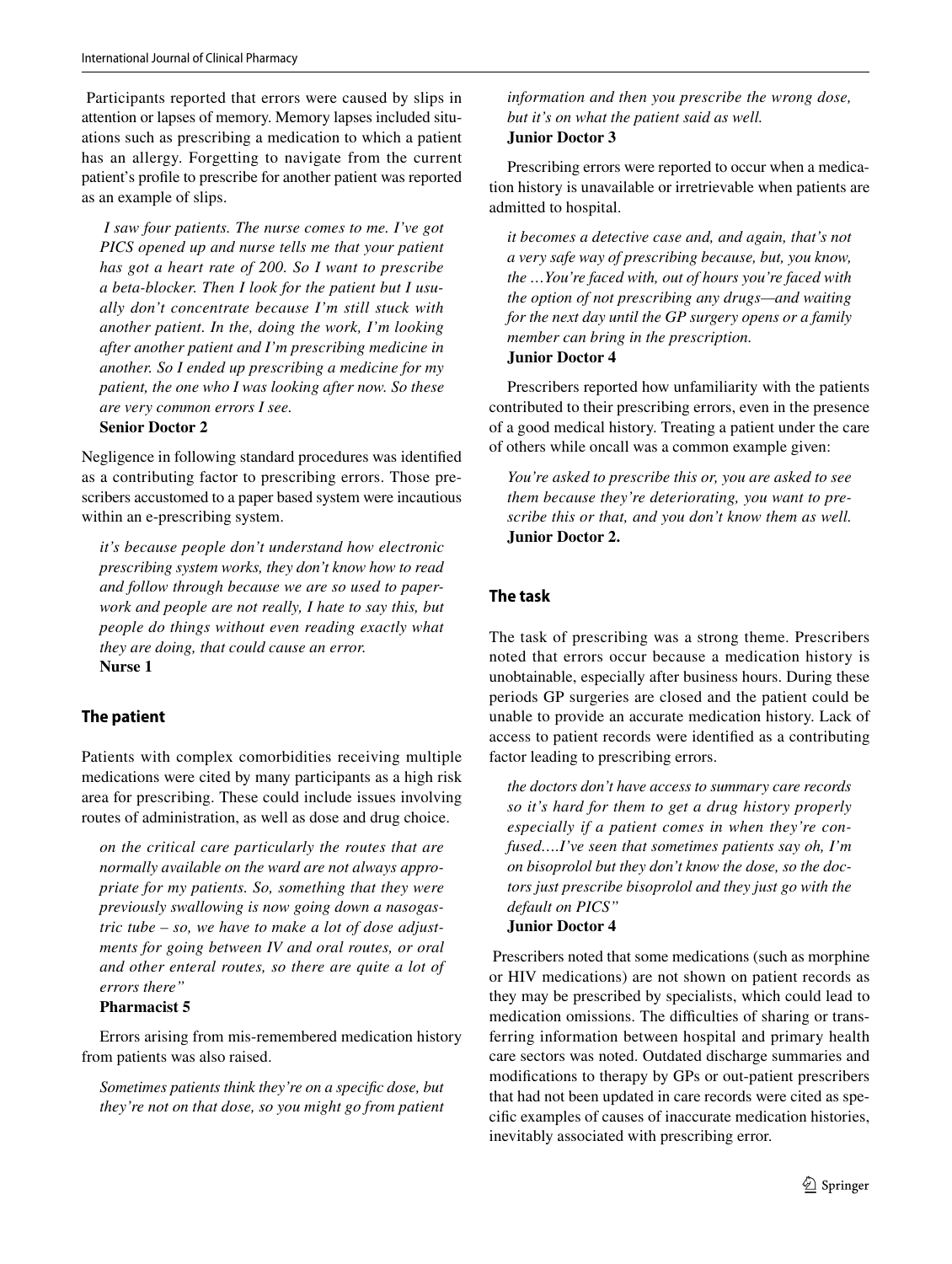*I mean there is always the barrier in certainly between community and hospital. We don't have access to their records, they don't have access to our records.* **Junior Doctor 4**

Prescribers also noted that errors can occur when they want to prescribe a medication in the absence of essential laboratory results.

*So sometimes, um, you'll prescribe a medication before the blood results are back.[.] You might put them on a diuretic before they know they've got acute kidney injury.* **Senior Doctor 4**

# **The team**

Several prescribers highlighted poor communication between team members. As an example, using bed numbers rather than patient's name was reported to cause prescribing errors. Inadequate communication between healthcare professionals when patients were being transferred, or during care team hand-over, was noted as a cause of prescribing errors.

*if someone has told you—so you mix them up, yeah, so if someone has told you bed 4 needs paracetamol and bed 5 needs codeine, you might mess it up. Especially when they don't use names, if they use bed numbers, you could mix it up because it is a pressured environment"*

### **Junior Doctor 3**

Staffing levels were also mentioned as being associated with prescribing error. Inadequate staff numbers, staff turnover and providing cover for absent colleagues were highlighted to increase workload and thus predispose to error generation.

# **The environment**

Interviewees suggested that the working environment is a major contributor to prescribing error. Heavy workload, time pressures, a chaotic, distracting environment and the need to perform more than one task simultaneously, in the context of the CPOE system, were commonly mentioned.

# **On diferences between non‑medical and medical prescribers**

This study involved participants from across three difering prescribing professions and found no systematic diferences in the experiences of CPOE based on professional background. Although pharmacists' role as a clinical reviewer of other professions' prescribing led them to volunteer examples of other professions' prescribing practice, refections on

their own prescribing practice was similar to that of other professions.

# **Discussion**

Our study found that the causes and contributing factors to electronic prescribing errors described by prescribers from diferent professions are multifactorial and interconnected. They have been classifed into six high-level categories (the computer system, the prescriber, the patient, the task, the team and the work environment) that contributed to prescribing errors. The causes and contributing factors of electronic prescribing errors reported from diferent prescribers (medical and non-medical) were similar to many of the prescribing errors that occur with conventional handwritten prescribing [[5,](#page-8-4) [28,](#page-9-2) [29\]](#page-9-9) with the addition of errors related to the electronic system specifcally. A qualitative study of implementing CDSS, rather than CPOE, found some similar categories, including issues such as people, culture, communication, as well as the more technical issues one might expect [\[36](#page-9-10)]. Implemention of CPOE needs at least as much thought put into the human and organisational implementation, as it does the technical implementation.

# **Types of errors**

Electronic prescribing systems reduce prescribing errors overall and they can create or propagate new issues which have been highlighted in previous studies [[18,](#page-8-11) [37–](#page-9-11)[39](#page-9-12)]. Our study confirms this with medical and non-medical prescribers. Whether these errors arise from design interface problems resulting from densely populated medication lists causing juxtaposition problems, prescribers relying on potentially inappropriate default doses, or human factor considerations, the recognition of such problems and their consequences by system designers should improve outcomes when implementing new alerts in e-prescribing systems. Infexible or complex ordering processes made prescribing particularly difficult and users noted that this could result in forced errors.

### **Distractions and over‑reliance**

Also, distracting features of electronic systems caused by excessive alerts generated by the system during prescribing were cited as a disruptive efect by prescribers. A series of best practices have been suggested for alerts in CPOE and CDSS systems [[40\]](#page-9-13), but the evidence base for optimal amount of alerts and nature of such alerts, is weak [[41](#page-9-14)].

Prescribers in our study also noted the potential for over-reliance on CPOE systems. Such automation bias has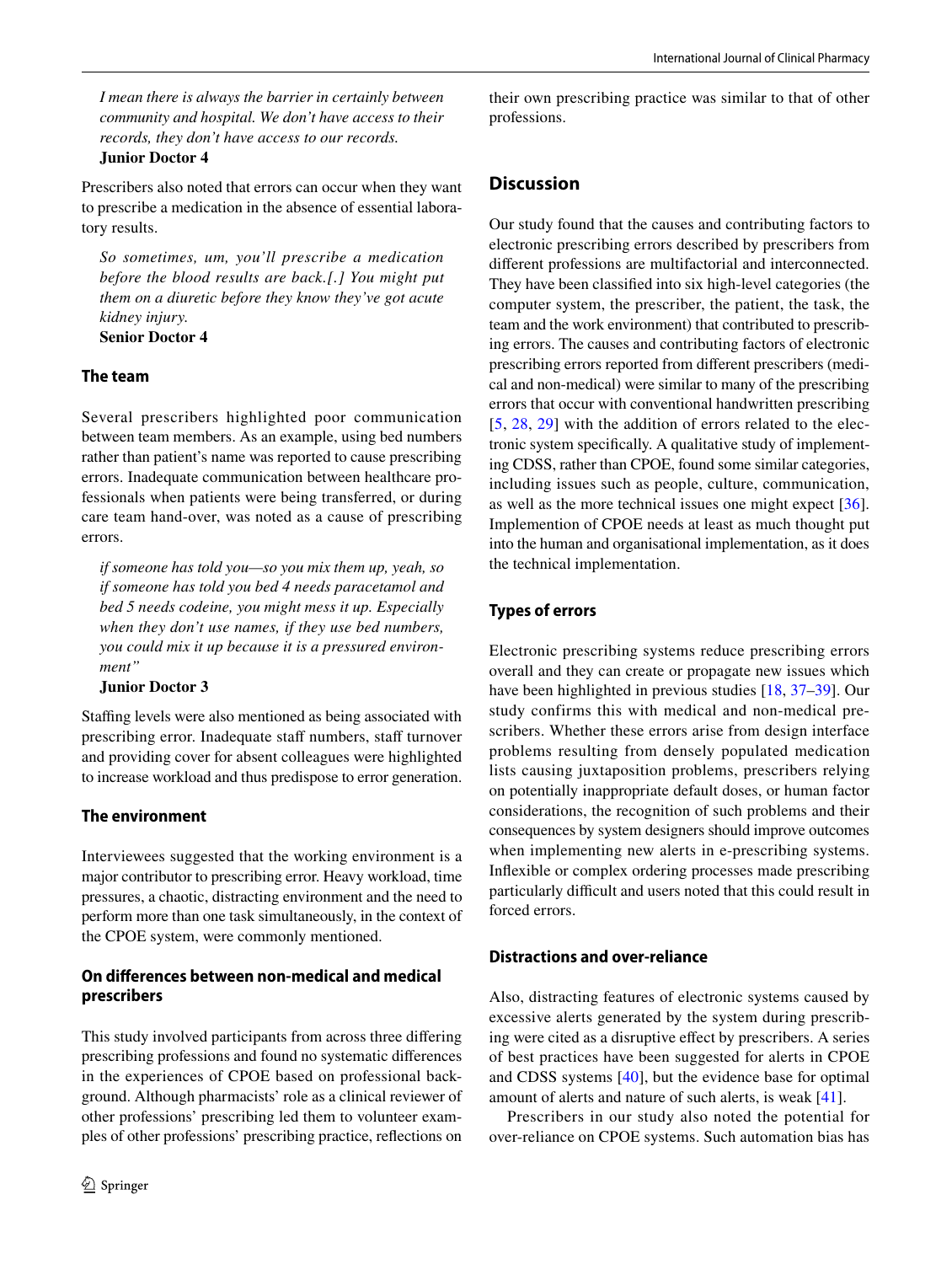been studied in experimental conditions and over-reliance on CDSS in CPOE led to increased prescribing errors [\[42](#page-9-15)].

#### **Prescriber knowledge and training**

A lack of knowledge of medication appears to be a major contributor to prescribing errors in previous studies [[5\]](#page-8-4) and arises in our study. Addressing knowledge deficits has been a long term concern [[43\]](#page-9-16), with continuing professional education for safe prescribing practice essential. Online resources such as the eLearning programme tool called Standard Computerised Revalidation Instrument for Prescribing and Therapeutics (SCRIPT) [[44](#page-9-17)] can promote safer prescribing in both medical and non-medical prescribers ([https://www.safeprescriber.org\)](https://www.safeprescriber.org).

Hospitals should ensure all users have access to adequate training before accessing the system. Learning outcomes for the electronic prescribing records have recently been published [[45\]](#page-9-18), and similar is required for electronic prescribing systems. A literature review of the training ofered in electronic prescribing to qualifed prescribers found only seven papers, which rarely covered the potential downsides of electronic prescribing [[46](#page-9-19)].

However, training may not always be efective. A small randomised control trial of feedback and training in relation to electronic prescribing found little efect and the authors argued that re-designing electronic prescribing systems would change prescriber behaviour more than education [\[47\]](#page-9-20). Latent failures built into CPOE provide the conditions in which prescribing errors occur, when high work load pressure and working environment distractions appear [[48\]](#page-9-21). However, compulsory condensed technical training on how to use the system efectively, particularly during the "shakedown" phase of implementation would seem prudent [[49](#page-9-22)].

#### **Socio‑technical issues**

Our study found prescribing errors related to the hierarchy, culture and poor communication between team members. These errors were mainly owing to barriers in communication between healthcare professionals and the inability to access insufficient drug information and guidelines at the time of prescribing. Prior research on the effect of CPOE on pharmacist-physician communication has shown increased frequency of communications between pharmacists and phy-sicians [[50\]](#page-9-23) provoked by many of the causes of error (such as lack of knowledge of the prescribing system) was also found in our study. A systematic review of the implementation of CDSS found similar socio-technical issues to those we found, including communication issues [\[51](#page-9-24)].

#### **A complex problem**

Our study indicated that inadequate access to a medication history of patients across health care sectors leads to pre-scribing errors. Franklin et al. [[6\]](#page-8-19) found that a lack of information of patients' medication histories from primary care settings contributed to prescribing errors in hospital settings. Signifcant improvements in medication histories and documentation of allergies has been shown when pharmacists are given this responsibility [[52\]](#page-9-25).

Our fnding that medical and non-medical prescibers described prescribing errors as multifactorial is consistent with previous studies [\[5](#page-8-4), [29](#page-9-9), [30,](#page-9-3) [53,](#page-9-26) [54](#page-9-27)]. All of these factors would be common to diferent prescribing professions and all would be subject to the same human cognitive biases, so it is perhaps not surprising that little diference between professions in the experience of CPOE was apparent.

#### **Reducing prescribing errors**

Recommendations for implementation of CPOE have been published [\[55,](#page-9-28) [56](#page-9-29)] and it is clear that socio-technical changes to interprofessional and patient communications caused by CPOE are also an outcome of CPOE implementation. Many issues are common to both CPOE and paper-based prescribing systems. We did not distinguish between these, since this is not a comparative analysis. We argue that CPOE systems should be examined as a whole, and it can be difficult to make the judgement about whether the CPOE was or was not involved in any particular event.

A policy brief summary analysing 40 systematic reviews, suggested actions dealing with prescribing error, including education for prescribers, incorporating computerised alerts, incorporating tools to guide prescribing, and encouraging multidisciplinary teams, including pharmacists, to care for patients [[57\]](#page-9-30). This underlines that CPOE is only one intervention to reduce prescribing errors.

#### **Strengths and limitations**

This is the frst qualitative study to explore the causes of prescribing errors made by diferent grades of medical as well as non-medical prescribers in an hospital CPOE system setting. Previous research has focussed on prescribing by junior doctors and trainees [\[5](#page-8-4), [29](#page-9-9)].

The interview guide was piloted in clinical pharmacists only. While they have professional insight into prescribing errors, wider piloting with other professions could have given additional insight. Interviewees were not asked for feedback on the interpretation of their interviews. Our study was carried out in one hospital site operating a single CPOE system, limiting the generalisability of the fndings, however our results refect themes found in the wider literature.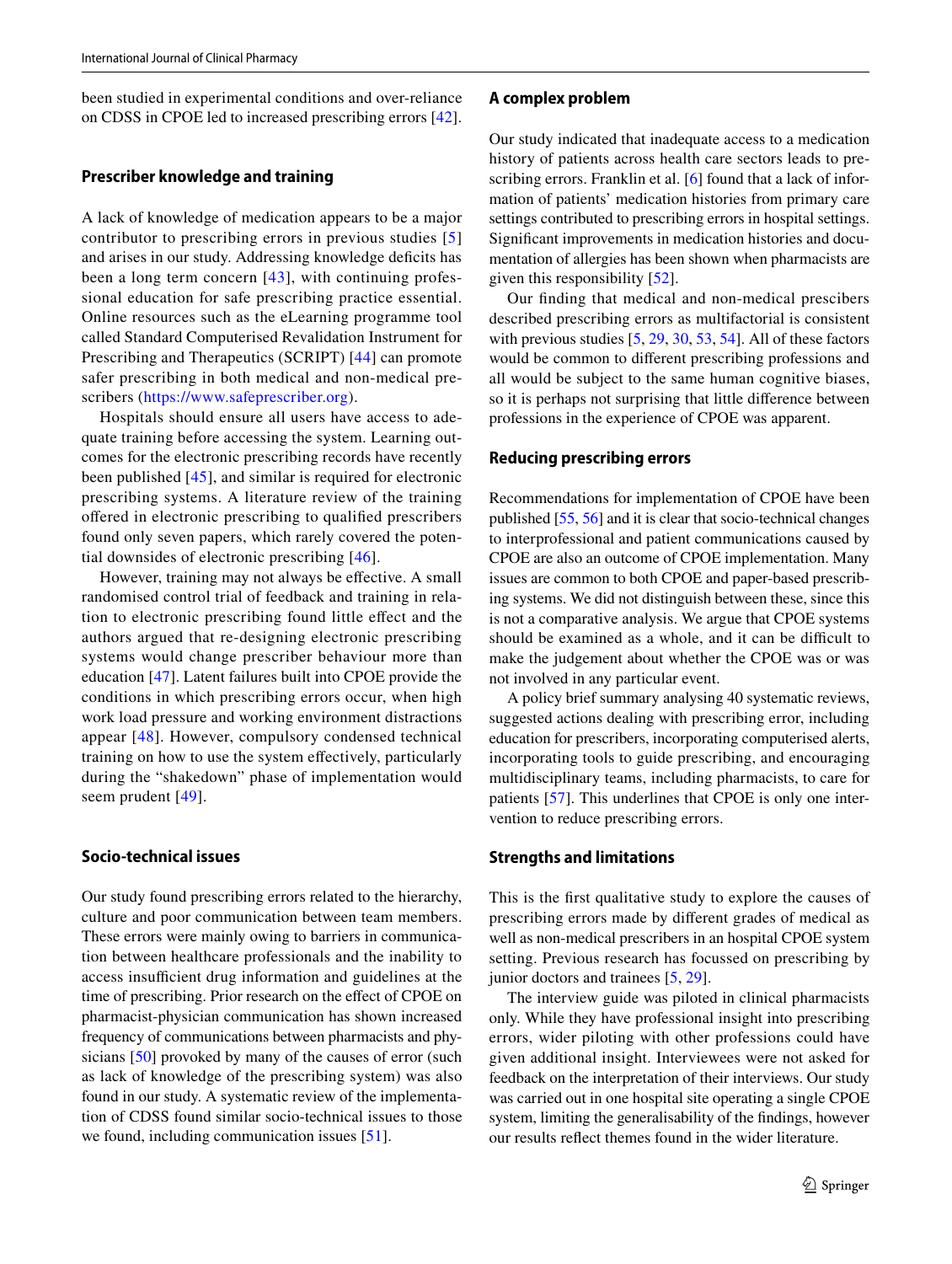## **Conclusion**

Medical and non-medical prescribers have similar experience of prescribing errors when using CPOE, with the broad areas of concern aligned with existing published literature about medical prescribing. Causes of electronic prescribing errors are multifactorial in nature and prescribers describe how factors interact to create the conditions errors. Solutions focused on a single factor, such as system design or training, may only result in only limited impact on prescribing errors. While interventions should focus on direct CPOE issues, such as training and design, socio-technical and environmental aspects of practice remain important.

**Acknowledgements** We would like to thank the participants in this study for their time and interest.

**Funding** The study was funded by the University of Birmingham, and The Saudi Cultural Bureau funded Fahad Alshahrani's PhD studies.

**Conflicts of interest** The authors have no conficts of interest to declare.

**Open Access** This article is licensed under a Creative Commons Attribution 4.0 International License, which permits use, sharing, adaptation, distribution and reproduction in any medium or format, as long as you give appropriate credit to the original author(s) and the source, provide a link to the Creative Commons licence, and indicate if changes were made. The images or other third party material in this article are included in the article's Creative Commons licence, unless indicated otherwise in a credit line to the material. If material is not included in the article's Creative Commons licence and your intended use is not permitted by statutory regulation or exceeds the permitted use, you will need to obtain permission directly from the copyright holder. To view a copy of this licence, visit <http://creativecommons.org/licenses/by/4.0/>.

### **References**

- <span id="page-8-0"></span>1. Ferner RE, Aronson JK. Clarifcation of terminology in medication errors. Drug Saf. 2006;29(11):1011–22.
- <span id="page-8-1"></span>2. Kohn LT, Corrigan JM, Donaldson MS. To err is human: building a safer health system. Washington, DC: National Academies Press; 2000.
- <span id="page-8-2"></span>3. Smith J, Cavell G. Building a safer NHS for patients: improving medication safety. London: Department of Health; 2004.
- <span id="page-8-3"></span>4. Donaldson LJ, Kelley ET, Dhingra-Kumar N, Kieny M-P, Sheikh A. Medication without harm: who's third global patient safety challenge. Lancet. 2017;389(10080):1680–1.
- <span id="page-8-4"></span>5. Dornan T, Ashcroft D, Heathfeld H, Lewis P, Miles J, Taylor D, et al. An in-depth investigation into causes of prescribing errors by foundation trainees in relation to their medical education: EQUIP study. London: General Medical Council. 2009. [cited 2020 Oct 2]. [https://www.gmc-uk.org/-/media/documents/FINAL\\_Repor](https://www.gmc-uk.org/-/media/documents/FINAL_Report_prevalence_and_causes_of_prescribing_errors.pdf_28935150.pdf) [t\\_prevalence\\_and\\_causes\\_of\\_prescribing\\_errors.pdf\\_28935150.](https://www.gmc-uk.org/-/media/documents/FINAL_Report_prevalence_and_causes_of_prescribing_errors.pdf_28935150.pdf) [pdf](https://www.gmc-uk.org/-/media/documents/FINAL_Report_prevalence_and_causes_of_prescribing_errors.pdf_28935150.pdf).
- <span id="page-8-19"></span>6. Franklin BD, Reynolds M, Shebl NA, Burnett S, Jacklin A. Prescribing errors in hospital inpatients: a three-centre study of their prevalence, types and causes. Postgrad Med J. 2011;2011:117879.
- <span id="page-8-5"></span>7. Seden K, Kirkham JJ, Kennedy T, Lloyd M, James S, Mcmanus A, et al. Cross-sectional study of prescribing errors in patients admitted to nine hospitals across North West England. BMJ Open. 2013;3(1):e002036.
- <span id="page-8-6"></span>8. Donaldson LJ, Appleby L, Boyce J. An organisation with a memory: report of an expert group on learning from adverse events in the NHS: Stationery Office Norwich, United Kingdom; 2000.
- 9. PricewaterhouseCoopers LLP. A review of the potential benefts from the better use of information and technology in Health and Social Care: fnal report. London: Department of Health. 2013.
- <span id="page-8-7"></span>10. Westbrook JI, Reckmann M, Li L, Runciman WB, Burke R, Lo C, et al. Efects of two commercial electronic prescribing systems on prescribing error rates in hospital in-patients: a before and after study. PLoS Med. 2012;9(1):e1001164.
- <span id="page-8-8"></span>11. Bates DW, Leape LL, Cullen DJ, Laird N, Petersen LA, Teich JM, et al. Efect of computerized physician order entry and a team intervention on prevention of serious medication errors. JAMA. 1998;280(15):1311–6.
- 12. Bates DW, Teich JM, Lee J, Seger D, Kuperman GJ, Ma'Luf N, et al. The impact of computerized physician order entry on medication error prevention. J Am Med Inform Assoc. 1999;6(4):313–21.
- 13. Garg AX, Adhikari NK, McDonald H, Rosas-Arellano MP, Devereaux P, Beyene J, et al. Efects of computerized clinical decision support systems on practitioner performance and patient outcomes: a systematic review. JAMA. 2005;293(10):1223–38.
- 14. Kaushal R, Jha AK, Franz C, Glaser J, Shetty KD, Jaggi T, et al. Return on investment for a computerized physician order entry system. J Am Med Inform Assoc. 2006;13(3):261–6.
- <span id="page-8-9"></span>15. Nuckols TK, Smith-Spangler C, Morton SC, Asch SM, Patel VM, Anderson LJ, et al. The effectiveness of computerized order entry at reducing preventable adverse drug events and medication errors in hospital settings: a systematic review and meta-analysis. Syst Rev. 2014;3:56.<https://doi.org/10.1186/2046-4053-3-56>.
- <span id="page-8-10"></span>16. Campbell EM, Sittig DF, Ash JS, Guappone KP, Dykstra RH. Types of unintended consequences related to computerized provider order entry. J Am Med Inform Assoc. 2006;13(5):547–56.
- 17. Gandhi TK, Weingart SN, Seger AC, Borus J, Burdick E, Poon EG, et al. Outpatient prescribing errors and the impact of computerized prescribing. J Gen Intern Med. 2005;20(9):837–41.
- <span id="page-8-11"></span>18. Koppel R, Metlay JP, Cohen A, Abaluck B, Localio AR, Kimmel SE, et al. Role of computerized physician order entry systems in facilitating medication errors. JAMA. 2005;293(10):1197–203.
- <span id="page-8-12"></span>19. Schwartzberg D, Ivanovic S, Patel S, Burjonrappa SC. We thought we would be perfect: medication errors before and after the initiation of computerized physician order entry. J Surg Res. 2015;198(1):108–14.
- <span id="page-8-13"></span>20. Hinojosa-Amaya JM, Rodriguez-Garcia FG, Yeverino-Castro SG, Sanchez-Cardenas M, Villarreal-Alarcon MA, Galarza-Delgado DA. Medication errors: electronic vs. paper-based prescribing. Experience at a tertiary care university hospital. J Eval Clin Pract. 2016;22(5):751–4.
- <span id="page-8-14"></span>21. Wright A, Hickman TT, McEvoy D, Aaron S, Ai A, Andersen JM, et al. Analysis of clinical decision support system malfunctions: a case series and survey. J Am Med Inform Assoc. 2016;23(6):1068–76.
- <span id="page-8-15"></span>22. Wright A, Wright AP, Aaron S, Sittig DF. Smashing the strict hierarchy: three cases of clinical decision support malfunctions involving carvedilol. J Am Med Inform Assoc. 2018;25(11):1552–5.
- <span id="page-8-16"></span>23. Davies J, Pucher PH, Ibrahim H, Stubbs B. Impact of the introduction of electronic prescribing on staff perceptions of patient safety and organizational culture. J Surg Res. 2017;212:222–8.
- <span id="page-8-17"></span>24. Baysari MT, Raban MZ. The safety of computerised prescribing in hospitals. Aust Prescr. 2019;42(4):136–8.
- <span id="page-8-18"></span>25. Shulman R, Singer M, Goldstone J, Bellingan G. Medication errors: a prospective cohort study of hand-written and